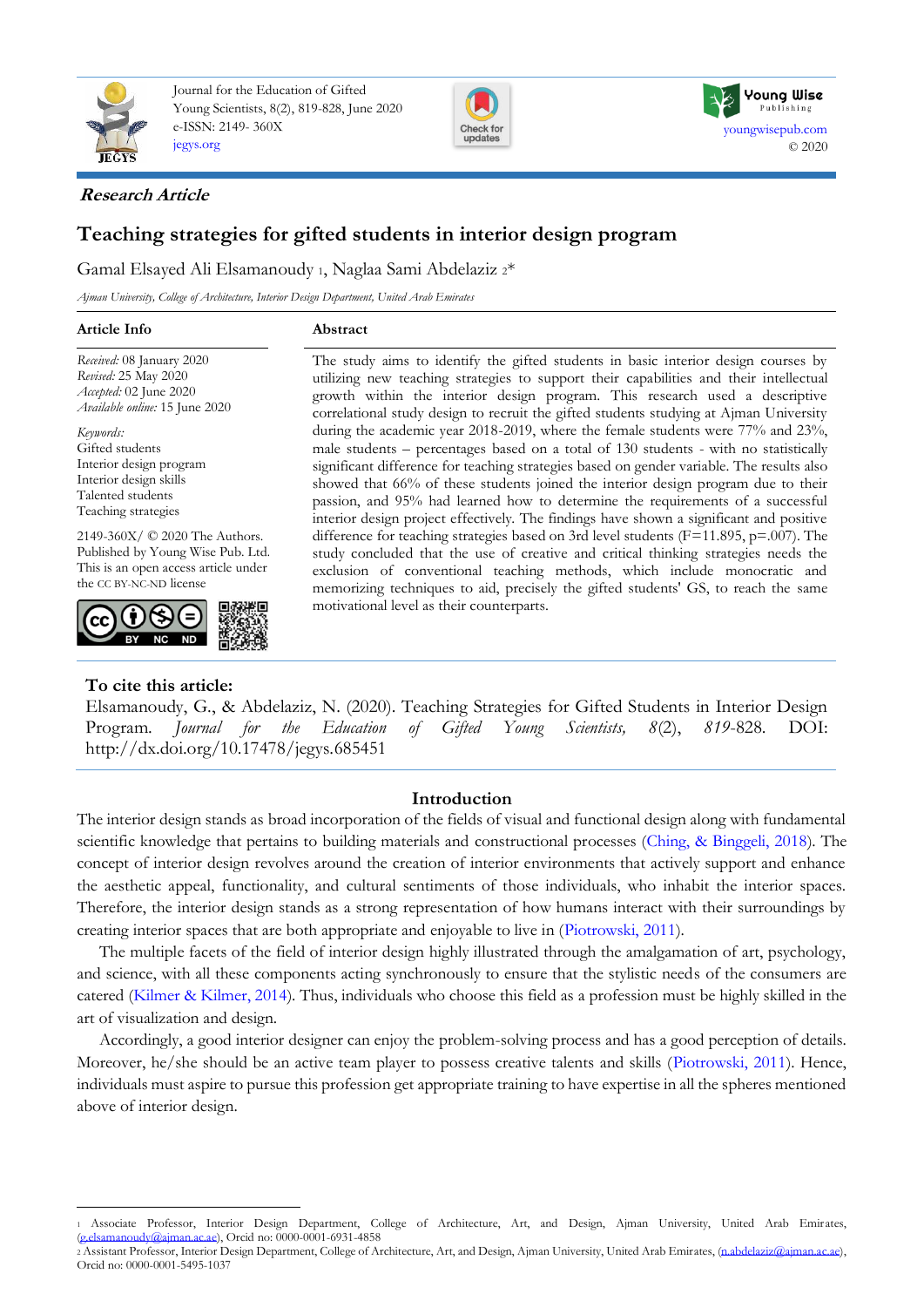#### **Interior Design Education**

Nevertheless, the literature on the complexities in the field of interior design study has remarked upon the amorphous and unstructured form of the subject and its nascent emergence as a professional discipline [\(Banham, 1997\)](#page-8-0). The indication that the issue of interior design broadly encompasses a large variety of components that form its basis [\(Kilmer& Kilmer, 2014\)](#page-8-0). The rigorous nature of this subject means that educational institutions have fixed standard criteria for acceptance into the interior design program, through the incorporation of entrance examinations and the requirement of a technical drawing's portfolio. Students classified into four main categories based on their creative talents [\(Ankerson & Pable, 2008\)](#page-8-0), as in;



#### **Figure 1.**

#### *Classification of Interior Design Students*

Additional studies have commented upon the importance of self-determination theory in instilling students with confidence in their capabilities and galvanizing them to perform at the same level of creative output as their talented counterparts [\(Deci et al. 1991\)](#page-8-0). Furthermore, the learning disabilities faced by students might overcome with selfdetermination teaching models and skill instructions [\(Field, Sarver & Shaw, 2003\)](#page-8-0). Therefore, it is relevant to question the exclusive selection of gifted students in the field of interior design and investigate the induction of non-gifted into interior design programs, who possess the passion and determination to improve their abilities to flourish.

Several interior design programs accept applicants without any restrictions nor selection criteria [\(Robins, 2016\)](#page-8-0). The matter of open acceptance depicts clarifying that majority of the non-gifted students can gain admission in interior design fields, resulting in students with learning disabilities due to the lack of their abilities in succeeding in the art of interior design [\(Piotrowski, 2011\)](#page-8-0). Therefore, arguments discuss the pursuit of this field is best for students with the creative potential and skills needed to succeed in this field.

Educators of the interior design field should be aware of the cognitive, social, and emotional responses of the gifted students when engaged in an art program [\(Sevinç & Kanli, 2019\)](#page-8-0). Some instructors may not have the pedagogical expertise for offering the types of learning activities required for high achievers [\(Mackey & Wright, 2016\)](#page-8-0). Educators should emphasize on improving student competence using insights, knowledge, learning, and skills dispositions. Precisely, an instructor needs to be aware of substantial differences among the students and to react to them by using a wide variety of teaching strategies applicable at small groups, individual levels, and whole class. The learning procedures should continuously be under modifications, the products from efforts of students, and curriculum content [\(Tortop, 2013\)](#page-8-0).

It is of significant interest that university instructors should be capable of treating gifted students appropriately, for instance, open-minded, high level of capacity in teaching, developing a better relationship with their communities. The competent for managing emotions of students, making knowledge applicable, creating a sense of responsibility, being warm and accessible, adopting high expectations for the students, and encouraging students to be active during lectures, is necessary [\(Benny & Blonder, 2016\)](#page-8-0). Gifted students might prefer some proficiencies of their instructors to others; for instance, they will seek personal characteristics over intellectual characteristics. The selection was highly evident among young students when gender was not a predictive factor for the preference of students [\(Laine & Tirri,](#page-8-0)  [2016\)](#page-8-0). Besides, gifted students perceive high-qualified instructors as active facilitators for achieving high academic performance. **Figure 1. Example 20**<br> **Figure 1. Examples 20**<br> **Examples 20**<br> **Examples 20**<br> **Examples 20**<br> **Examples 20**<br> **Examples 20**<br> **Examples 20**<br> **Examples 20**<br> **Consisters of all interior of the propriate teaching students i** 

One of the significant identified problems is the flawed understanding or incomplete knowledge of instructors toward gifted students. This study challenged the unsatisfactory condition in which a discrepancy presented between what GS needs to know about the lack of proficiencies of instructors and what the interior design programs set for gifted students as standard knowledge. A more comprehensive understanding of why research shows that gifted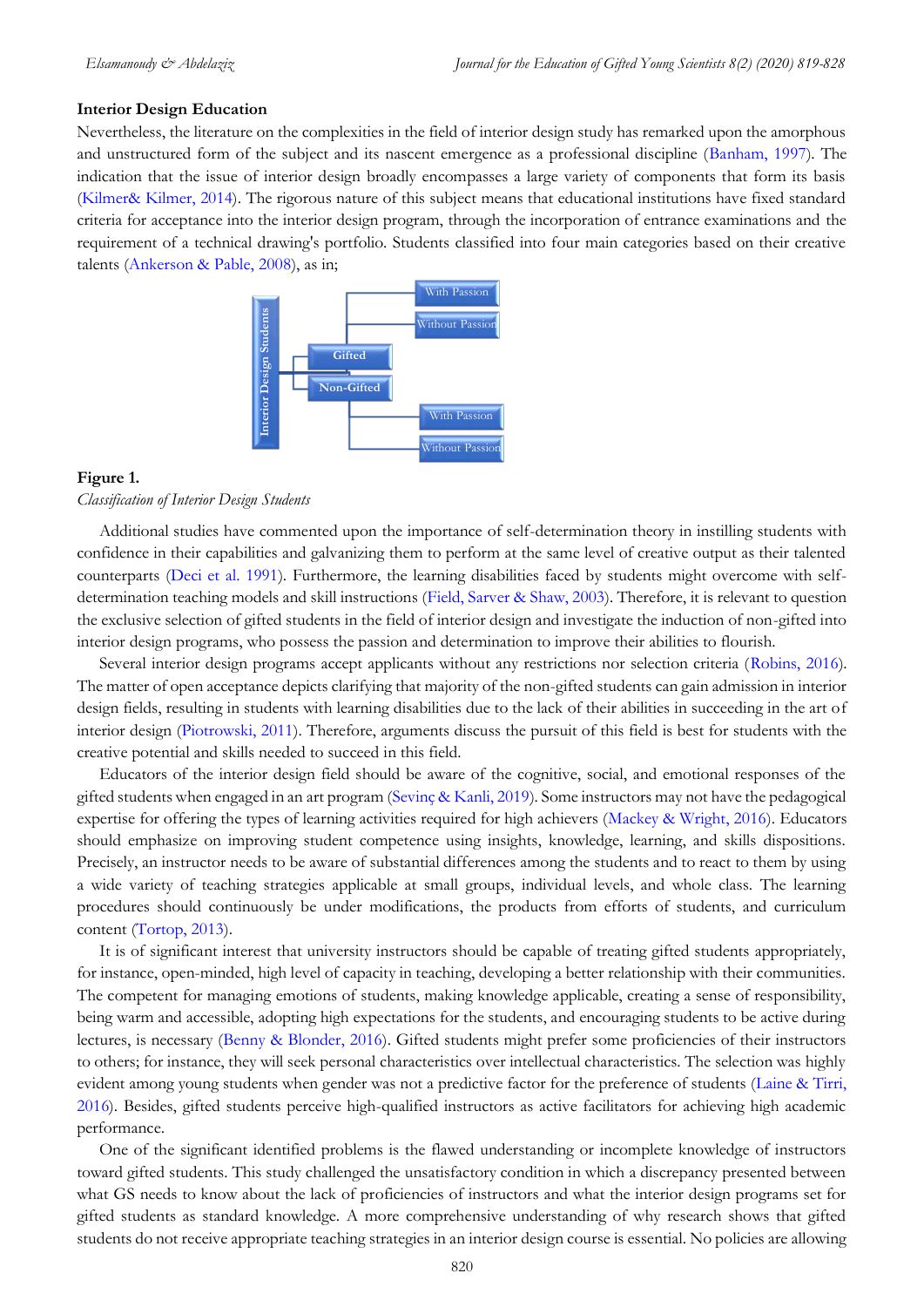gifted students to foster in interior design study or artwork fields. These strategies need adequate development to be ready for utilization or under specific planning in the teaching process. The public education system does not wellserve gifted students in the country.

Developing effective teaching strategies in the classroom is a hard task, especially in terms of gifted students who need an advanced strategy. Since the authors of this study are educators for interior design, they assume that no specific attention is taking forth to gifted students within the teaching process in the university. It is assumed that the requirements of gifted students currently are still being unmet; therefore, this study sheds light on the teaching strategies preferred by gifted students. This study anticipates improving the educational outcomes by providing a positive change in inadequate teaching strategies for gifted students in the university setting.

#### **Students Classification**

It is essential to be aware of the relevance of suitable teaching strategies to inform the intellectual foundation of a student. Thus, this part of the research aimed to conduct a proper identification of the students' creative talent in basic design courses and utilize recently developed teaching strategies to support the intellectual growth of the gifted ones within the interior design program.

Following, an analytical and comparative study of modern teaching strategies and psychological studies to measure the cognitive and visual abilities of the Gifted Students (GS). The study has utilized a questionnaire-based approach to track the strength of GS to follow the devised teaching strategies. Through their anticipation, that reformed teaching strategies would provide all students with the capability to perform at the same level as their talented counterparts and enable their growth and proliferation in the interior design employment sector and community service.

It is essential to elaborate on the effective teaching strategies for teaching the students of interior designing with positive feelings and optimal human functioning [\(Huppert & So, 2013\)](#page-8-0). This vision is likely to incorporate interior designing as an activating and dynamic platform to facilitate meaningful activities for its inhabitants [\(Lahti et al. 2016\)](#page-8-0). The present study tends to reflect on the teaching strategies affecting the process of interior designing environments.

#### **Gifted Students**

Mostly, countries such as the United States are investing many efforts to qualify instructors of universities to deal with gifted students and developing staff understandings of needs of dominant students in higher education [\(Besnoy et al.](#page-8-0)  [2016\)](#page-8-0). For instance, developed countries qualify their educators to deal effectively with dominant students as a high profession economically and socially, which may correspondingly escalate productivity. The teaching process is one of the essential factors that make learning meaningful and attractive. Appropriate use of teaching strategies by the instructors can result in ease in comprehending the modules. However, it is likely that teaching strategies either stimulate students or discourage them [\(Galustov, Glukhov & Galustov, 2016\)](#page-8-0). Therefore, it is a significant responsibility of instructors to identify the needs and characteristics of gifted students, when delivering lectures to them.

It is imperative to differentiate gifted learners. Most gifted students now find themselves in standard settings as compared to particular classes or groups [\(Tortop, 2018\)](#page-8-0). However, the prescribed mainstream curriculum in regular schools usually tends to lack appropriate complexity and depth for gifted students [\(Olszewski-Kubilius, Subotnik &](#page-8-0)  [Worrell, 2018\)](#page-8-0). They also require an adequate level of challenge to keep them completely involved avoiding them from feeling unmotivated and bored in class. Gifted students will be able to achieve their full potentials if learners are capable of personalizing and taking ownership of their learning [\(Kitsantas, Bland & Chirinos, 2017\)](#page-8-0).

### **Problem of Study**

This study attempts to address the following questions:

- What teaching strategies do gifted students in an interior design course, prefer?
- Are there statistically significant differences in preferred teaching strategies according to the studying year of gifted students?
- Are there any significant differences in preferred teaching strategies based on gifted students' gender?

#### **Method**

#### **Research Design**

The study has followed an analytical and comparative approach to modern teaching strategies to measure the cognitive and visual abilities of students. The methodology basis for this study is through the extensive literature study to gather relevant information for analysing the research problem [\(Mills & Gay, 2016\)](#page-8-0). The methodology further depends on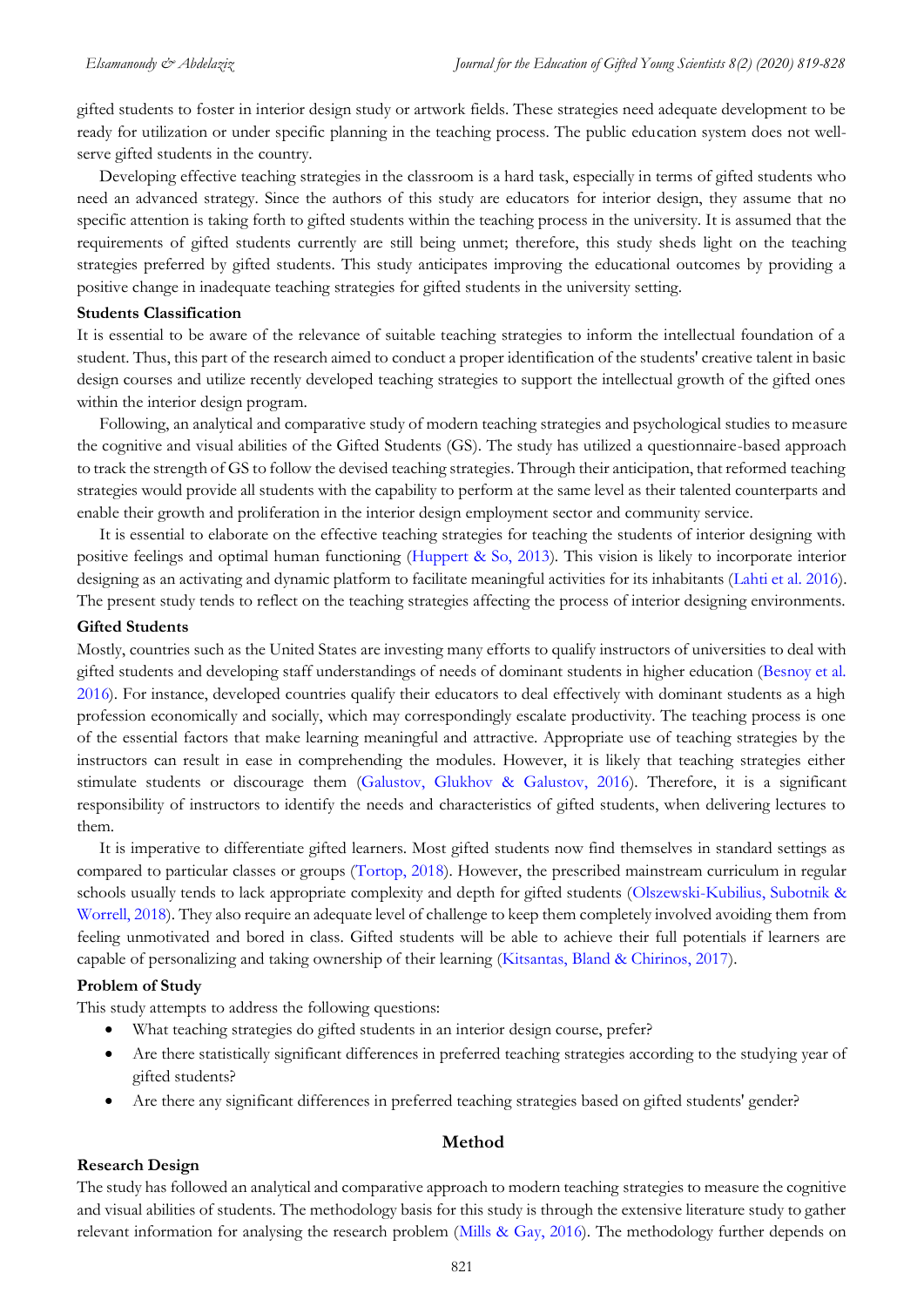several studies that are required to obtain a database and information from specialists and researchers. The data collected helps analyse the research problem accordingly.

Additionally, the literature search was done to identify the approaches for dealing with the students who do not have the talent but to be motivated and desire to learn the program of interior design. The determination was pertaining to the initial decision on the way of tackling students with passion. Through the literature study, an investigation was done highlighting the importance of multiple strategies for learning and the role of the instructor in the students' learning process.

The researchers carried out a questionnaire survey among a group of students from the interior design department (Ajman University) to extract a real case study for the first part of the research problem. The questionnaire is crucial to track the students' levels for reaching the useful teaching strategies that would be appropriate for the students to increase their abilities.

The researchers used a descriptive correlational study design to identify the preferred teaching strategies for gifted students in the interior design course. In this regard, the study developed quantitatively and analyzed the instrument to address the questions. Furthermore, university students studying at Ajman University enrolled in the interior design program during the academic year 2018-2019, were the target students. The researchers contacted the registrar office in the university to select students for the research.

#### **Participants**

A questionnaire survey carried out among 130 students, where their structures is in Table 1 from the interior design department – Ajman University – to extract a real case study for the research problem. The questionnaire is crucial to track the students' levels for reaching the useful teaching strategies that would be appropriate for the students to increase their abilities. Ethical approvals obtained prior to the conduction of this study. The acquirement of the psychological specialists in the field of education' opinions was crucial to identify the classification and scientific diagnosis of a whole learning process of students and the learning process of those students who face difficulties in learning and perceiving information due to varying intelligence levels.

### **Table 1.**

*Structures of Participants* 

| $\overline{ }$ |            |    |               |  |
|----------------|------------|----|---------------|--|
| Variables      | Categories |    | $\frac{0}{0}$ |  |
| Gender         |            |    |               |  |
|                | Male       | 72 | 55            |  |
|                | Female     | 58 | 45            |  |
| Grade          |            |    |               |  |
|                | 1st Year   | 34 | 25.8          |  |
|                | 2nd Year   | 34 | 25.8          |  |
|                | 3rd Year   | 33 | 25.4          |  |
|                | 4th Year   | 29 | 22.9          |  |

#### **Data Collection**

The 130 students obtained correct responses analysis based on the significance of teaching strategies and passion in the intellectual development of a student. Besides, it contributes to discovering the ways to gain an understanding of the student's recognition of the research problem. Through the literature review, it was additionally determined whether talent is relatively more important than passion.

The research outlined the interior design program and useful teaching criteria. It was necessary to identify multiple strategies for learning and the role of the instructor in the learning process, the importance of diagnosing learning problems, and about the instructor's role to help the student in acquiring the skills to qualify for practical life. Moreover, it was also necessary to collect different opinions of physiological specialists in the field of education to identify the classification and the scientific diagnosis of a typical student's learning process.

The next step was to detect different opinions through articles and published literature, which dealt with the topic. Afterward, it was necessary to explain the interior design program, valid teaching criteria for the student, and the most prestigious courses of the program. This analysis aims to explore the weaknesses of several physiological aspects to stimulate and develop the learning process in the interior design student. Characterization of perception is one of the most critical mental and physiological skills that must be available for the student to learn any design program.

Development of a close-ended questionnaire set that undertakes demographic variables (age, gender, and educational levels) and questions related to teaching strategies preferred (Presentations, accommodations for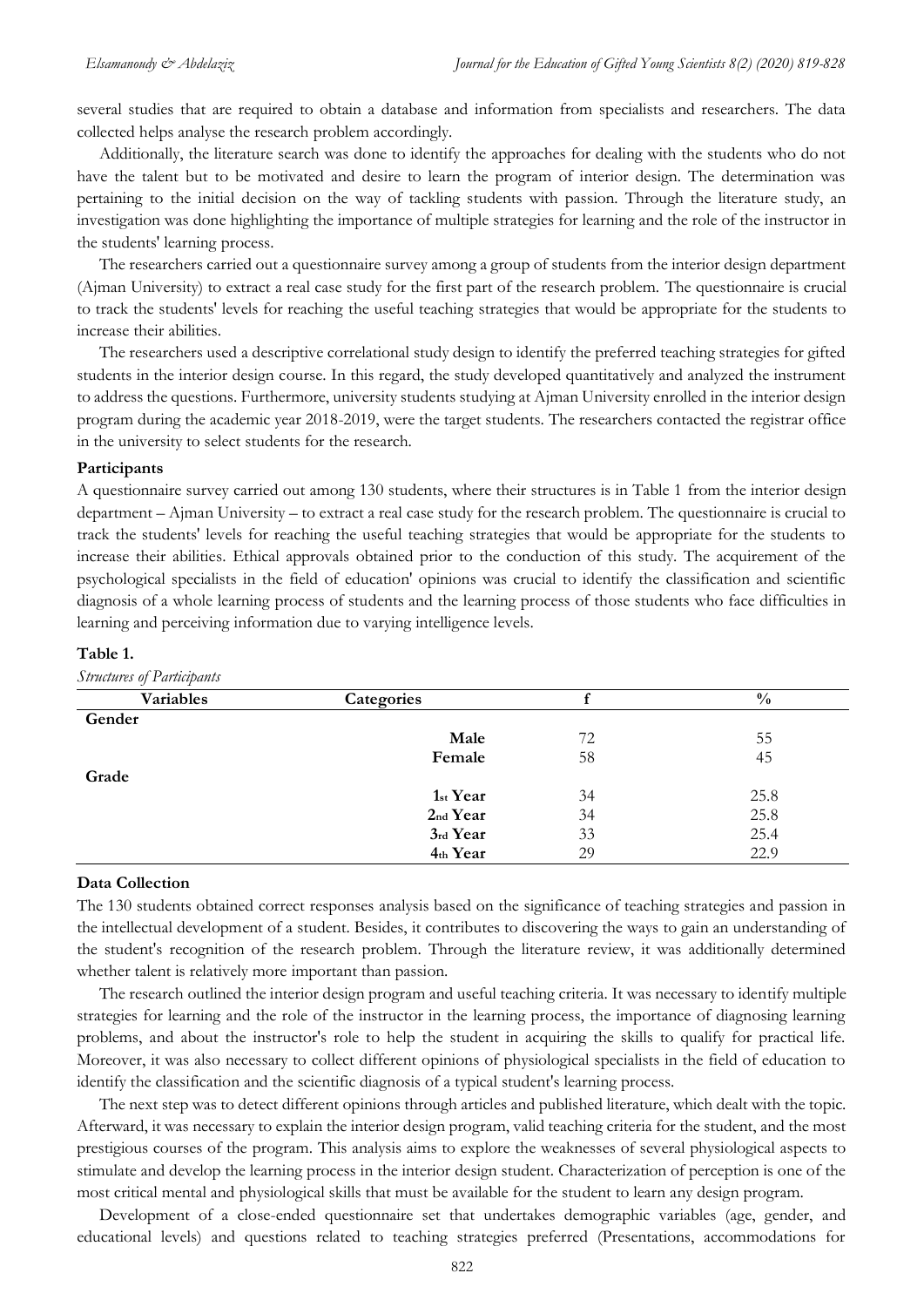individual differences, critical thinking strategies, and creative thinking strategies) for gifted students. The questionnaire distributed among students, after taking permission from the registrar office, to collect data. Initially, 240 questionnaires were distributed among students, but only 139 questionnaires were returned. However, nine survey answers were excluded from the final sample due to incomplete responses. In this case, 130 was considered as the final sample size based on the complete and appropriate responses.

The questionnaire was validated for its reliability from two researchers, which was later revised, after receiving comments on the survey. Cronbach alpha was measured for individual variables (teaching strategies), presented in Table 2. Based on the standard Cronbach value, the questionnaire satisfied its standard benchmark of 0.70.

## **Table 2.**

*Reliability Statistics* 

| No of Items | Cronbach Alpha |  |  |  |  |
|-------------|----------------|--|--|--|--|
|             | 0.71           |  |  |  |  |
|             | 0.75           |  |  |  |  |
|             |                |  |  |  |  |
|             | 0.89           |  |  |  |  |
|             | 0.91           |  |  |  |  |
|             | 0.73           |  |  |  |  |
|             |                |  |  |  |  |

The data analysis was carried out with the Statistical Package for Social Sciences (SPSS) version 20.0, where the Demographics were shown using descriptive statistics, including frequencies, percentages, and mean & SD. One-Way ANOVA was used for identifying statistically significant differences in teaching strategies based on educational years. An Independent T-test was used to determine statistically significant differences between teaching strategies and gender variable.

## **Results and Discussion**

## **Results Related to Sub-problem 1: Teaching Strategies/Gifted Students**

This section answers all the questions related to teaching strategies and gifted students enrolled in an interior design course. First, the questionnaire-based approach revealed the responses of interior design students about the role of passion and effective teaching strategies in the growth and development of students. As seen in Figure 2, it was found that the majority of students (91%) joined the interior program without any selection criteria or entrance examinations. Furthermore, only 66% of these students joined the interior design program due to their passion for pursuing this field. It was found that 62% of the investigated students did not face any difficulty in the first semester of study. Additionally, 28% of the students obtained high grades in their initial years, 67%achieved average percentage, and 5% scored low grades.

The final year grading was seen to have improved, with 50% of the students earning high grades, 45% getting moderate grades, and 5% scoring low grades. A vast majority of the participants (95%) had learned how to effectively gather and analyze information and determine the requirements of a successful interior design project. It was found that 72% of the students did not face difficulties in creating their design concepts. The majority of the students (90%) agreed with the critical role of the design instructor in enabling them to visualize and conceptualize the different stages of their project designs and confirmed the active participation of their design instructor in overseeing their projects.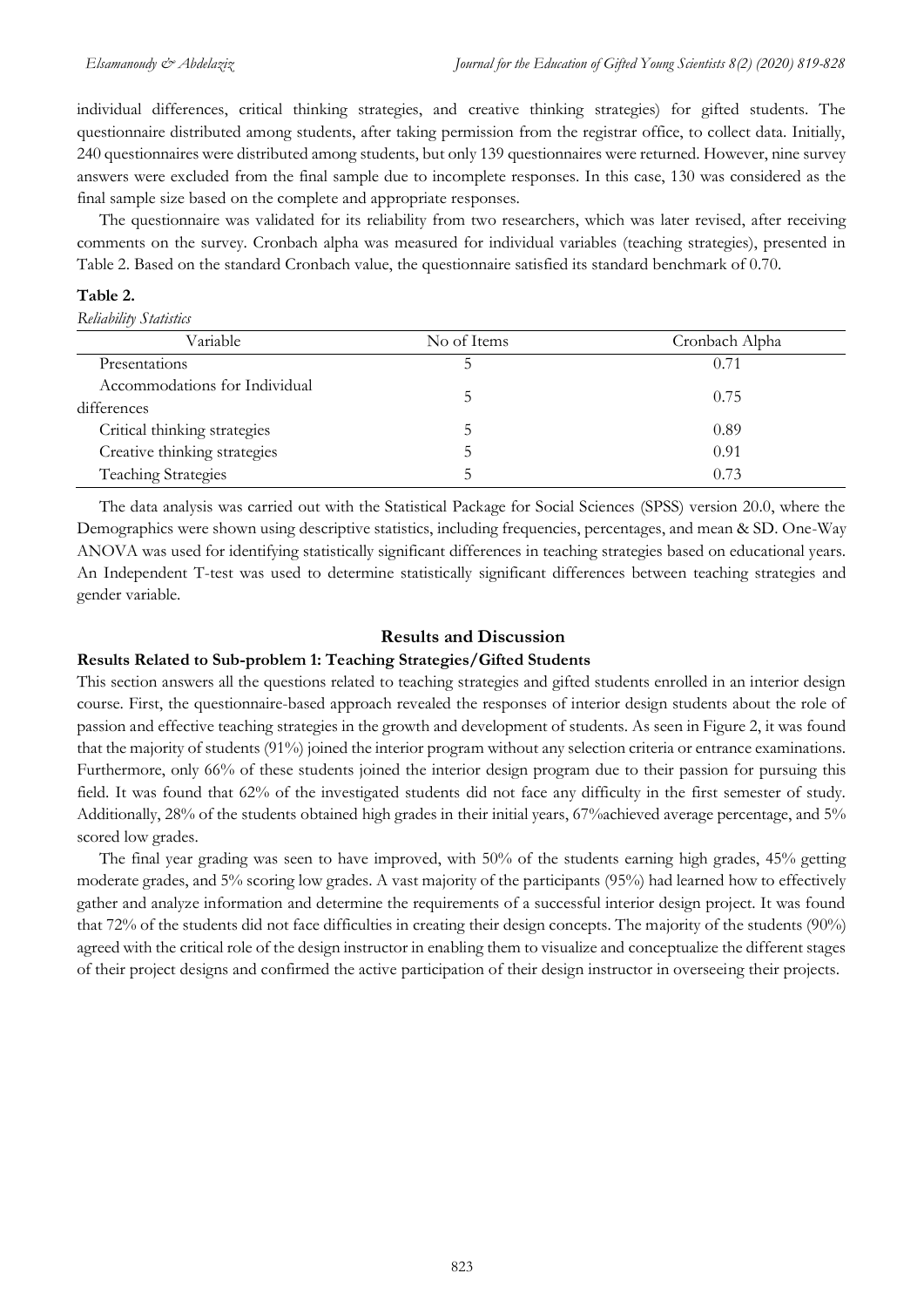

#### **Figure 2.**

#### *Significance of the Teaching Strategies*

Moreover, 86% stated that their proficiency level in the design courses had improved in the last year of study. Opinions regarding the significance of talent in the study of interior design were divided, with 43% agreeing to its importance and 38% expressing disagreement. It was found that all the students believed in the importance of passion and hard work in the study of interior design.

The demographic characteristics of gifted students are presented in Table 3 based on gender, age, and educational levels. The majority of the talented students who participated in this study were male (55%), whereas 45% of the gifted students were female. Among 130participating students, the age of 37.5% of students was between 21-23 years, followed by 33.1% of students' age between 24-26 years. 41.4% of students were studying in 2nd year of the interior design course; whereas, 27.1% gifted students were studying in 3rd year of the interior design course.

Table 4 presents descriptive statistics (mean & SD) for teaching strategies. Presentations show the highest mean (2.55) followed by critical thinking strategies and creative thinking strategies (2.51), accommodations for individual differences (2.49), and teaching strategies (2.28).

#### **Table 3.**

| Gender                 |           |         |                      |                           |  |
|------------------------|-----------|---------|----------------------|---------------------------|--|
|                        | Frequency | Percent | <b>Valid Percent</b> | <b>Cumulative Percent</b> |  |
| Male                   | 138       | 55.0    | 55.0                 | 55.0                      |  |
| Female                 | 113       | 45.0    | 45.0                 | 100.0                     |  |
| Age                    |           |         |                      |                           |  |
|                        | Frequency | Percent | <b>Valid Percent</b> | <b>Cumulative Percent</b> |  |
| $18 - 20$              | 57        | 22.7    | 22.7                 | 22.7                      |  |
| $21 - 23$              | 94        | 37.5    | 37.5                 | 60.2                      |  |
| $24 - 26$              | 83        | 33.1    | 33.1                 | 93.2                      |  |
| $27+$                  | 17        | 6.8     | 6.8                  | 100.0                     |  |
| <b>Education Level</b> |           |         |                      |                           |  |
|                        | Frequency | Percent | <b>Valid Percent</b> | <b>Cumulative Percent</b> |  |
| 1 <sub>st</sub> Year   | 63        | 25.1    | 25.1                 | 25.1                      |  |
| 2 <sub>nd</sub> Year   | 104       | 41.4    | 41.4                 | 66.5                      |  |
| 3rd Year               | 68        | 27.1    | 27.1                 | 93.6                      |  |
| 4th Year               | 16        | 6.4     | 6.4                  | 100.0                     |  |

*Students' Demographic Data Analysis* 

### **Table 4.**

*Descriptive Statistics* 

|                                           | Mean | <b>Std. Deviation</b> |
|-------------------------------------------|------|-----------------------|
| Presentations                             | 2.55 | .925                  |
| Accommodations for individual differences | 2.49 | .944                  |
| Critical thinking strategies              | 2.51 | .961                  |
| Creative thinking strategies              | 2.51 | 1.001                 |
| <b>Teaching Strategies</b>                | 2.28 | .840                  |
| Valid N (listwise)                        |      |                       |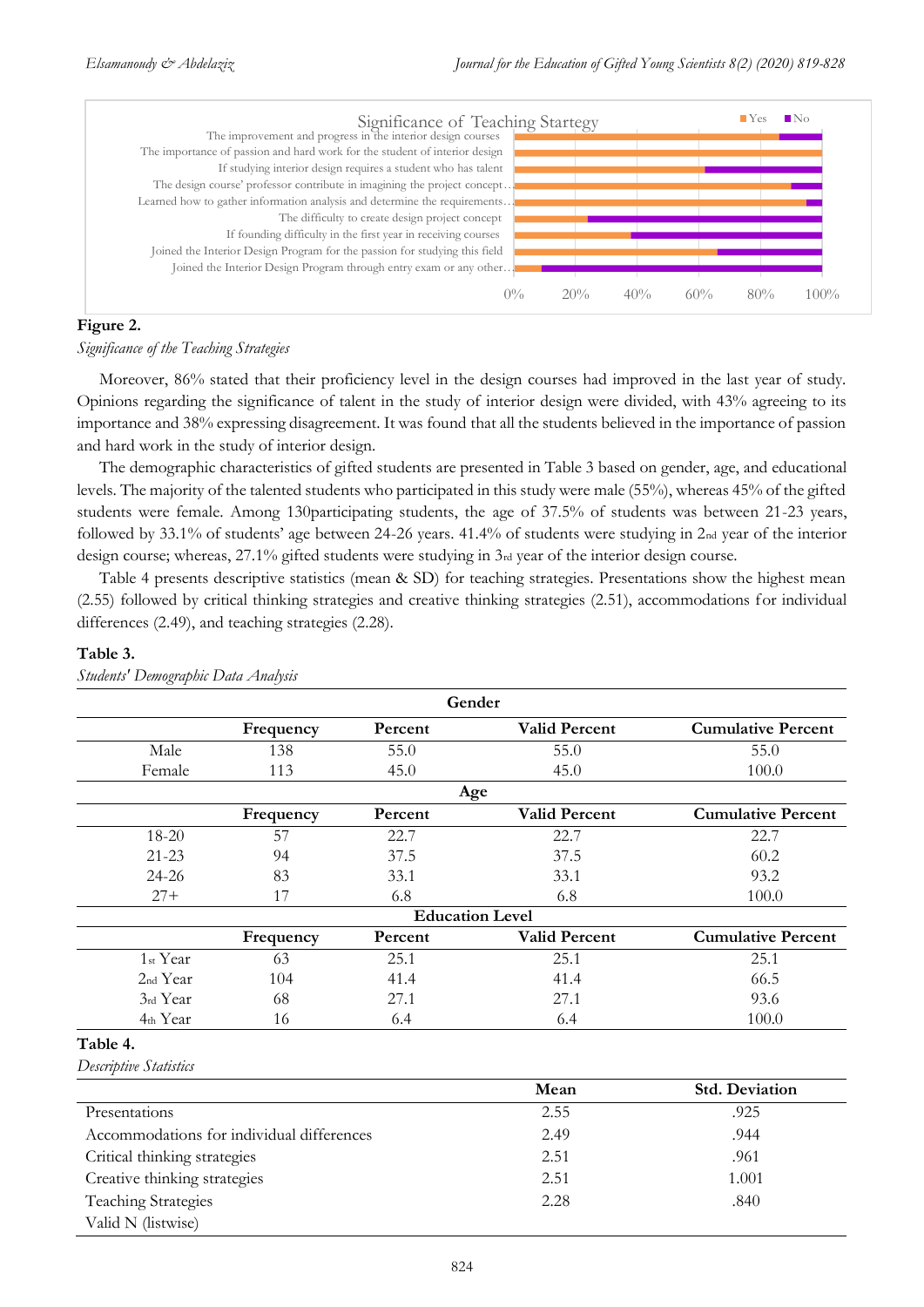## **Results Related to Sub-problem 2: Teaching Strategies/Educational Level**

To address the second question, one-way ANOVA has been used to determine statistically significant differences for teaching strategies based on educational levels of students (Table 5). The results have shown an individual difference between the educational levels for teaching strategies. The findings have shown a significant and positive difference in teaching strategies based on 3rd level students. The results imply that 3rd level gifted students significantly prefer these teaching strategies as compared to students at other educational levels.

#### **Table 5.**

*One-Way ANOVA for Teaching Strategies based on Education Year* 

| <b>ANOVA</b>         |                       |                |     |        |       |      |
|----------------------|-----------------------|----------------|-----|--------|-------|------|
|                      |                       | Sum of Squares | df  | Mean   | F     | Sig. |
|                      |                       |                |     | Square |       |      |
|                      | Between Groups        | 1.511          | 3   | .504   | .562  | .640 |
| 1 <sub>st</sub> Year | Within Groups         | 221.214        | 247 | .896   |       |      |
|                      | Total                 | 222.725        | 250 |        |       |      |
|                      | <b>Between Groups</b> | .962           | 3   | .321   | .345  | .793 |
| 2 <sub>nd</sub> Year | Within Groups         | 229.779        | 247 | .930   |       |      |
|                      | Total                 | 230.741        | 250 |        |       |      |
|                      | <b>Between Groups</b> | 11.895         | 3   | 3.965  | 4.101 | .007 |
| 3rd Year             | Within Groups         | 238.830        | 247 | .967   |       |      |
|                      | Total                 | 250.725        | 250 |        |       |      |
|                      | <b>Between Groups</b> | 4.377          | 3   | 1.459  | 2.094 | .102 |
| 4th Year             | Within Groups         | 172.101        | 247 | .697   |       |      |
|                      | Total                 | 176.478        | 250 |        |       |      |

#### **Results Related to Sub-problem 3: Teaching Strategies/Gender**

Similarly, Table 6 presents a T-test for teaching strategies based on the gender variable to address question 3. Based on the findings, it is observed that there was no statistically significant difference in teaching strategies based on the gender variable.

## **Table 6.**

*t-Test for Teaching Strategies Based on Gender*

|                                           |      | Sig. |         |
|-------------------------------------------|------|------|---------|
| Presentations                             | .026 | .872 | .977    |
| Accommodations for individual differences | .518 | .472 | .319    |
| Critical thinking strategies              | .487 | .486 | $-.769$ |
| Creative thinking strategies              | .738 | .091 | 1.476   |

This finding implies that students' gender has no significant effect on teaching strategies implemented by instructors in an interior design course.

## **Discussion and Conclusion**

From a broad perspective, teaching strategies make the active learning process and; therefore, students' comprehension is mainly depending on teaching methods used by the teachers [\(Dinçer, 2019\)](#page-8-0). The matter is particularly proven when instructors deal with gifted students [\(Mullet, Kettler & Sabatini, 2017\)](#page-8-0). These students require teaching strategies for achieving their cognitive and intellectual abilities, which make their learning process more enough [\(Avcu, 2020\)](#page-8-0). For instance, gifted students are supported by creative thinking strategies for developing their cognitive and developing skills [\(Mofield & Peters, 2019\)](#page-8-0).

For example, using a creative thinking strategy encourages gifted students to develop their academic and cognitive skills [\(Lin & Wu, 2016\)](#page-8-0). However, this finding contradicts the present study findings, as there was no significant effect found on creative thinking strategies for the gifted students in the interior design course. These missing might be due to the requirement of high order creative skills needed in such a course, which comprehensively lack among gifted students, especially in both male and female students [\(Hajjat, 2017\)](#page-8-0). However, at the same time,  $3<sub>rd</sub>$ -year students preferred all teaching strategies used by instructors in the interior design course. This preference might be due to the support and encouragement of instructors throughout their university life, which enables them to develop high order thinking skills to compete with other regular students ([Katirci & Gür Erdoğan, 2020](#page-8-0)). Therefore, it is suggested for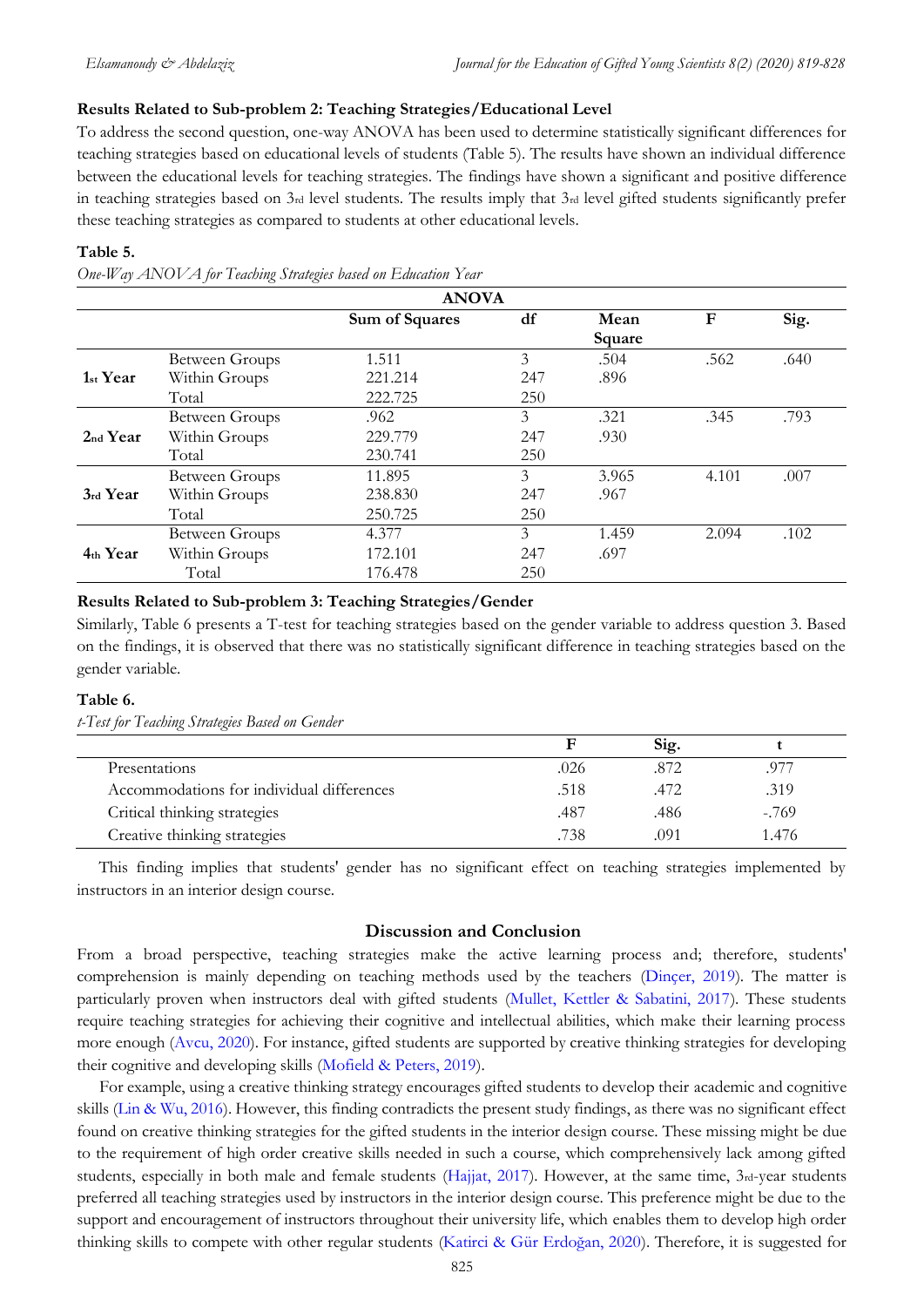instructors to possess enough cognitive skills, exchange experiences between new students, and closely supervise their performance while resolving academic problems.

In another context, previous studies have shown that gifted students prefer several studies [\(Aflatoony, Wakkary &](#page-8-0)  [Neustaedter, 2018\)](#page-8-0). For instance, open-ended questions are preferred by gifted students as these help in encouraging their expectations and escalate brainstorming to improve their cognitive abilities [\(Mrayyan, 2016\)](#page-8-0). The use of creative and critical thinking strategies needs the exclusion of conventional teaching methods, which include autocratic, prompting, and memorizing techniques ([Demirhan, Elmali & Beşoluk, 2017](#page-8-0)). New methods must be employed, such as establishing a democratic relationship between teachers and students, challenging students' abilities, reinforcing problem-solving, collaborative learning, and stimulating students for asking questions and showing new concepts [\(Al-](#page-8-0)[Khayat, AL-Hrout & Hyassat, 2017\)](#page-8-0). Critical thinking strategy is another essential strategy preferred by gifted students, as claimed by [AL-Khayat, AL-Hrout & Hyassat, \(2017\).](#page-8-0) However, such a claim was not supported by the findings of this study. The focus of this strategy is comprehensively to boost the abilities of students to solve problems and making the appropriate decisions [\(Kutlu-Abu, Akkanat & Gokdere, 2017\)](#page-8-0). Gifted students might prefer a critical thinking strategy due to its influence to improve their cognitive skills and to avoid a feeling of disappointment and monotony [\(Türkman, 2020\)](#page-8-0).

As discussed earlier, talent is the innate ability to perform at a relatively higher level than other individuals are. However, consistent and persistent passion and perseverance play an essential role in the intellectual development of an individual. Passion enables them to develop a more competitive skill set, as compared to individuals relying on talent alone. Therefore, it is the instructors' role to motivate the students ([Şenol & Akdağ 2018](#page-8-0)). The motivation that fuels their passion and their self-determination to achieve their control over their surroundings. At the same time, to enable the growth intellectually and creatively in the interior design field. The instructor should consciously adopt instructional strategies that aid learners to develop self-esteem and confidence in their abilities to resolve challenging tasks. It is his role to guide the learning process of the student effectively. It is additionally crucial that instructors dismiss the notion of intelligence being a fixed aspect, rather than as something subject to change and improvement through persistent hard work [\(Ogurlu, Yalin & Birben, 2017\)](#page-8-0).

The instructor needs to devise teaching strategies that cater to the intellectual capabilities of the students about the concept of intelligence [\(Çildir, 2017\)](#page-8-0). According to the theory of multiple knowledge, there are nine different types of information; naturalist intelligence, musical intelligence, logical-mathematical intelligence, existential intelligence, interpersonal intelligence, bodily-kinesthetic intelligence, linguistic intelligence, intra-personal intelligence, and spatial intelligence [\(Tortop, 2015\)](#page-8-0). Therefore, instructors need to consider different types of knowledge in students and devise learning strategies that would best suit their intellectual development ([Yıldırım & Akcayoglu, 2018](#page-8-0)). Such as visual perception may be helpful to utilize dedicated cognitive programs that aid in visual perception enhancement. These programs consist of interactive brain games, where the user automatically receives a detailed graph highlighting cognitive progress at the end of each game. These programs can improve the visual perception of gifted students having passion at the same level as their talented counterparts.

Gifted students in this study, irrespective of their academic level or gender, are comparatively similar in their preference for teaching strategies. This comparison implies the requirement of using appropriate methods for teaching all gifted students. Gifted students tend to be more benefitted and enjoy when their instructors implement teaching strategies based on their preferred teaching approaches (Akkaş [& Tortop, 2015\)](#page-8-0). Modules in the university can be presented based on these teaching strategies, which consequently make the learning process more enjoyable and beneficial and therefore enhance the performance of students during their working lives [\(Tortop, 2013\)](#page-8-0). Furthermore, gifted students have shown a higher level of preference to creative thinking strategy, which might be due to the nature of their program and needs to develop intellectual skills that allow them to deal with different social issues and conditions.

#### **Recommendations**

#### **For Further Studies**

This research identified the teaching strategies for gifted students yet categorized the students in a classification that need many efforts from the interior design educators in collaboration with the education department to reach solutions for all students sorting in terms of gifting aspects.

The factors are the ones that influence the talents, passion, and the skills of the interior design students. This study recommends the need for further research for this study. Further expected studies to identify other factors of how to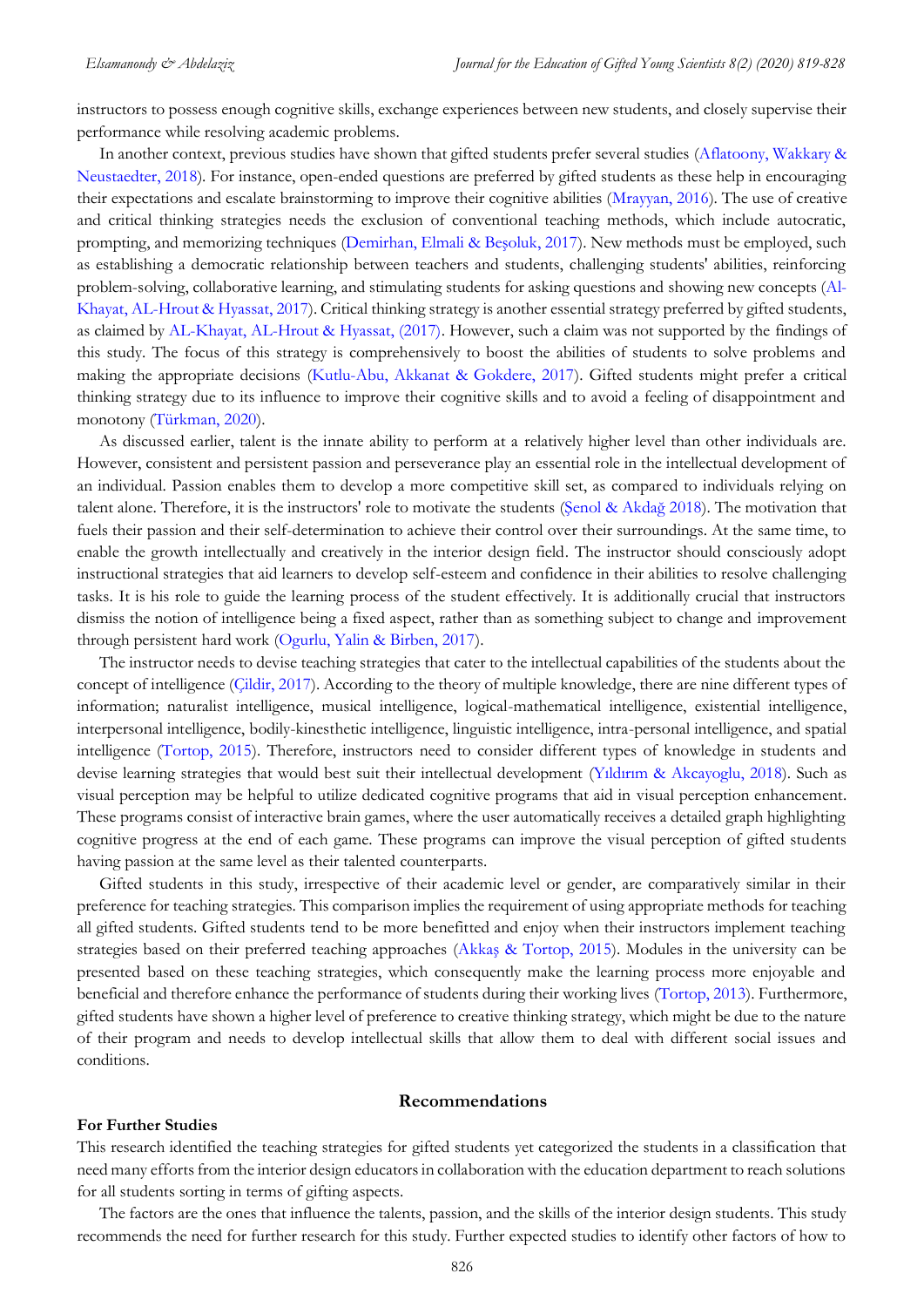deal with non-gifted students is necessary. It suggests, as well, that future research broadens the scope of the study into cross-country and cultural comparisons to understand better the best ways to support the interior design students.

### **For Applicants**

As the results of this study, educators of the interior design field must embrace teaching strategies dealing with the students' classification, as mentioned within the paper core. Furthermore, the interior design program, mainly where no entry exam occurs, for classifying the students' talents, must create a supportive environment for Gifted and Non-Gifted Students.

## **Acknowledgments**

The authors whose names are listed immediately below certify that they have No affiliations with or involvement in any organization or entity with any financial interest, or non-financial interest (such as personal or professional relationships, affiliations, knowledge or beliefs) in the subject matter or materials discussed in this manuscript.

### **Biodata of the Author**



**Gamal ELSAYED ALI ELSAMANOUDY** was born on August 26, 1960, in Cairo, Egypt. He graduated from the Department of Interior Architecture, Faculty of Fine Arts, Helwan University, Egypt, in 1983. He has worked as a Lecturer, Assistant, Associate, and Full Professor since 1986. He completed his Ph.D. degree in Interior Architecture, Faculty of Fine Arts, Helwan University & Ecole D'Architecture de Versailles, Scientific Channel France & Egypt, in 2000. Currently, he is Associate Professor, College of Architecture, Art, and Design, Ajman University, UAE. He has published many articles in the field of Interior Design' Education. As a Consultant for exhibition design provided many designs of the university

events and exhibitions. **Affiliation:** Ajman University **E-mail:** [g.elsamanoudy@ajman.ac.ae](mailto:g.elsamanoudy@ajman.ac.ae) **ORCID ID:** 0000-0001- 6931-4858 **Phone:** (+971)508904331 **SCOPUS ID:** - **WoS Researcher ID:** AAQ-7120-2020



**Naglaa SAMI ABDELAZIZ**, Ph.D. FA, is born in Giza-Cairo, Egypt, on June 02, 1967. She obtained a Bachelor's degree in Interior Architecture in 1990, Masters of Fine Arts – Interior Architecture in 1995, and a Philosophy of Doctorate of Fine Arts – Interior Architecture in Conference Halls in 2002 from Faculty of Fine Arts - Cairo / Helwan University, Egypt and Ecole d'Architecture d' Interieure Camondo (scientific channel), France. Since 1991, she taught at FA – Helwan University. In spring, 2004-2005, she got the opportunity to teach at Ajman University, UAE. One semester before she taught in the College of Maritime Transport & Technology, Arab Academy for Science and Technology

and Maritime Transport, Egypt. She is currently the Head of the Interior Design Department, College of Architecture, Art, and Design, Ajman University. **Affiliation:** Ajman University, UAE **E-mail:** [n.abdelaziz@ajman.ac.ae](mailto:n.abdelaziz@ajman.ac.ae) **ORCID number:** 0000-0001-5495-1037 **Phone:** (+971)508966941 **SCOPUS ID:** - **WoS Researcher ID:** A-1326-2019

#### <span id="page-8-0"></span>**References**

Aflatoony, L., Wakkary, R., & Neustaedter, C. (2018). Becoming a design thinker: assessing the learning process of students in a secondary level design thinking course. The International Journal of Art & Design Education, 37(3), 438-453. DOI: 10.1111/jade.12139

Akkaş, E., Tortop, H.S. (2015). Gifted Differentiation in Education: Basic Concepts, Models Comparison and Suggestions. *Journal of Gifted Education and Creativity, 2*(2), 31-44 .<https://dergipark.org.tr/en/pub/jgedc/issue/38680/449356>

Al-Khayat, M. M., AL-Hrout, M. A., & Hyassat, M. A. (2017). Academically Gifted Undergraduate Students: Their Preferred Teaching Strategies. *International Education Studies*, 10(7), 155-161.

Ankerson, K. S. & Pable, J. (2008). *Interior Design Practical Strategies For Teaching And Learning Fairchild Books*, Inc.

Avcu, Y , ER, K . (2020). Design Thinking Applications in Teaching Programming to Gifted Students. *Journal of Educational Technology and Online Learning*, 3(1), 1-30 . DOI: 10.31681/jetol.671621

Banham, J. (Ed.). (1997). *Encyclopedia of Interior Design* Routledge.

Benny, N., & Blonder, R. (2016). Factors that promote/inhibit teaching gifted students in a regular class: Results from a professional development program for chemistry teachers.*Education Research International*,Volume 2016, Article ID 2742905,http://dx.doi.org/10.1155/2016/2742905

Besnoy, K. D., Floyd, E. C. F., Deyamport, E. G., & Cavan, A. (2016). *Gifted Children of Color in the Deep South', Gifted Children of Color Around the World: Diverse Needs, Exemplary Practices, and Directions for the Future,* Volume 3. Advances in Race and Ethnicity in Education.

Ching, F. D., & Binggeli, C. (2018). *Interior Design Illustrated* . John Wiley & Sons.

Çildir, M. (2017). An Investigation into the Creative Problem Solving Skills of Gifted Students. *Journal of Gifted Education and*